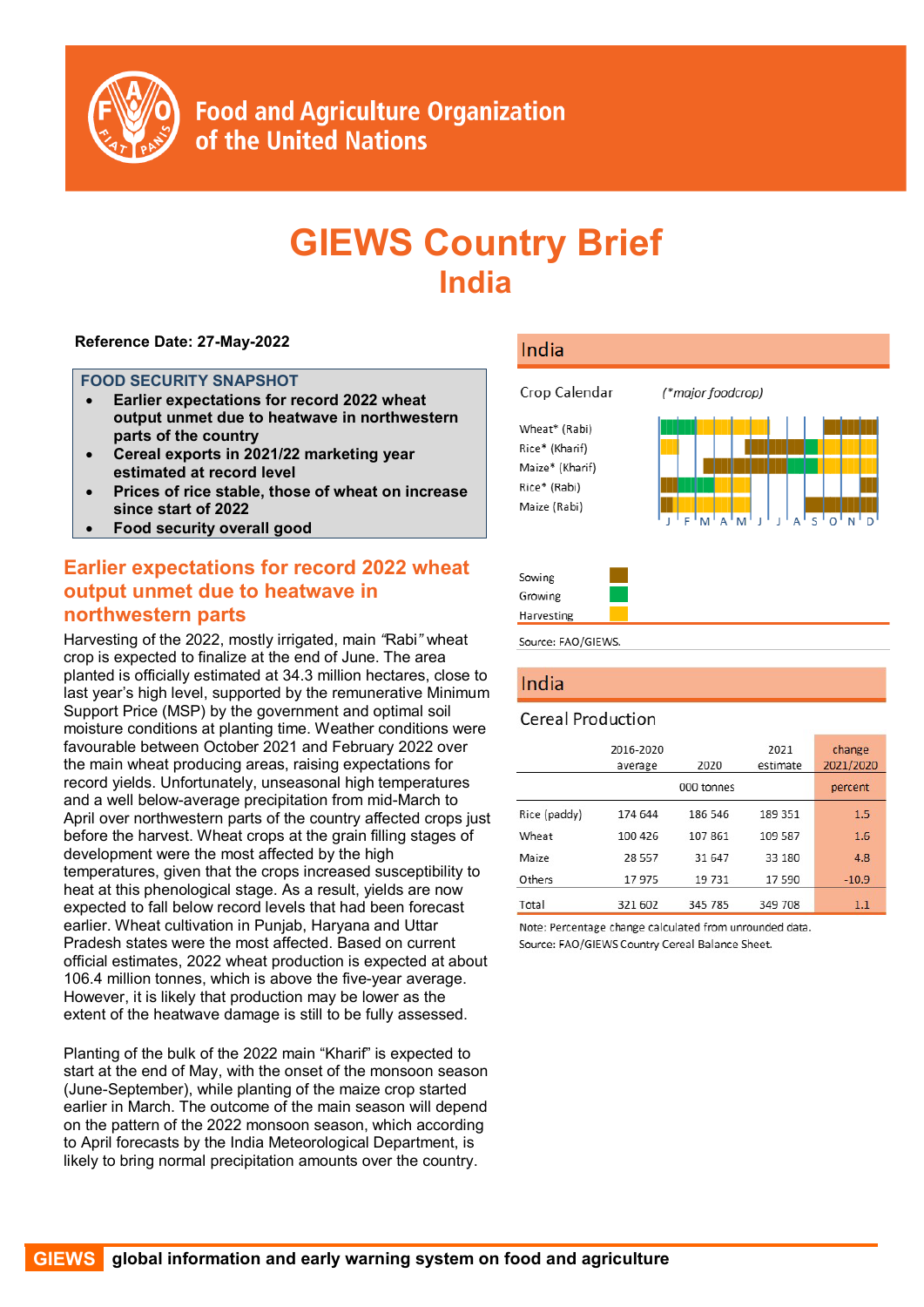# **Cereal exports in 2021/22 estimated at an all-time high**

The country is the fifth largest exporter of cereals, mostly exporting rice, wheat and maize, plus small quantities of rye, barley, oats and sorghum. Total cereal exports in the 2021/22 marketing year are forecast at a record level of 31.6 million tonnes, more than doubling the five-year average. This reflects a surge in exports of wheat, estimated at a record level of 8 million tonnes, almost eight times the average of the previous five years, driven by large purchases by Bangladesh, Sri Lanka, Indonesia, Nepal and Yemen.

International wheat prices have been steadily rising starting from mid-2021 and accelerated since last February with supply disruptions from the Black Sea Region, increasing the competitiveness of Indian wheat on international markets. In the previous five years, only minor quantities of wheat have been exported, accounting on average for less than 1 percent of the global trade. The low level of exports, despite being the second largest wheat producer after China (mainland), reflects the large-scale governmental purchases at a Minimum Support Price (MSP). While providing support to farmers, it helped the government to purchase large quantities of wheat needed to run various welfare schemes. In 2022, the strong demand from the international market has caused local market prices to increase to levels above the MSP, prompting farmers to prefer to sell wheat to private traders for exports.

As mid-May 2022, only about 18.1 million tonnes of wheat were procured, 50 percent below last year's level during the same period, and well below the planned procurement target of 44.4 million tonnes. Consequently, on 13 May 2022, the government announced the implementation of restrictions to wheat exports with immediate effect. Shipments will be permitted only when letters of credit have already been issued on or before the date of this notification. In addition, exports will be allowed to neighbouring and vulnerable countries to meet their food security needs (see [link](https://content.dgft.gov.in/Website/dgftprod/9032ac12-29a8-4a67-8e3b-bd0dc07c39a5/Noti%2006%20Eng.pdf) for more information). On 17 May 2022, the government announced additional conditions for export notification under the current wheat export restrictions, namely shipments will also be permitted when consignments have been handed to Customs for examination and have been registered into their system on or before the announcement of the restriction on 13 May 2022 (see [link](https://www.pib.gov.in/PressReleasePage.aspx?PRID=1825991) for more information).

Rice exports account for the bulk of country's cereal exports and in the 2021/22 marketing year (October/September) exports of rice are forecast at 19.7 million tonnes. Maize exports in the 2021/22 marketing year (April/March) are estimated at a well above-average level of 3.7 million tonnes, due to strong international demand and adequate availabilities.

# **Prices of rice and wheat generally stable and close to year-earlier levels**

After being generally stable since the start of 2022, domestic prices of rice softened in April, reflecting improved market supplies from the bumper 2021 harvests. Prices of wheat grain have been generally increasing since the beginning of

## India

#### **Cereals Exports**

000 tonnes



NoteS: Includes rice in milled terms. Split year refers to individual crop marketing years (for rice, calendar year of second year shown). Source: FAO/GIEWS Country Cereal Balance Sheets.

## India

#### **Wheat Exports**

000 tonnes





## India

#### **Rice Exports**



Note: Rice in milled terms.

Source: FAO/GIEWS Country Cereal Balance Sheets.